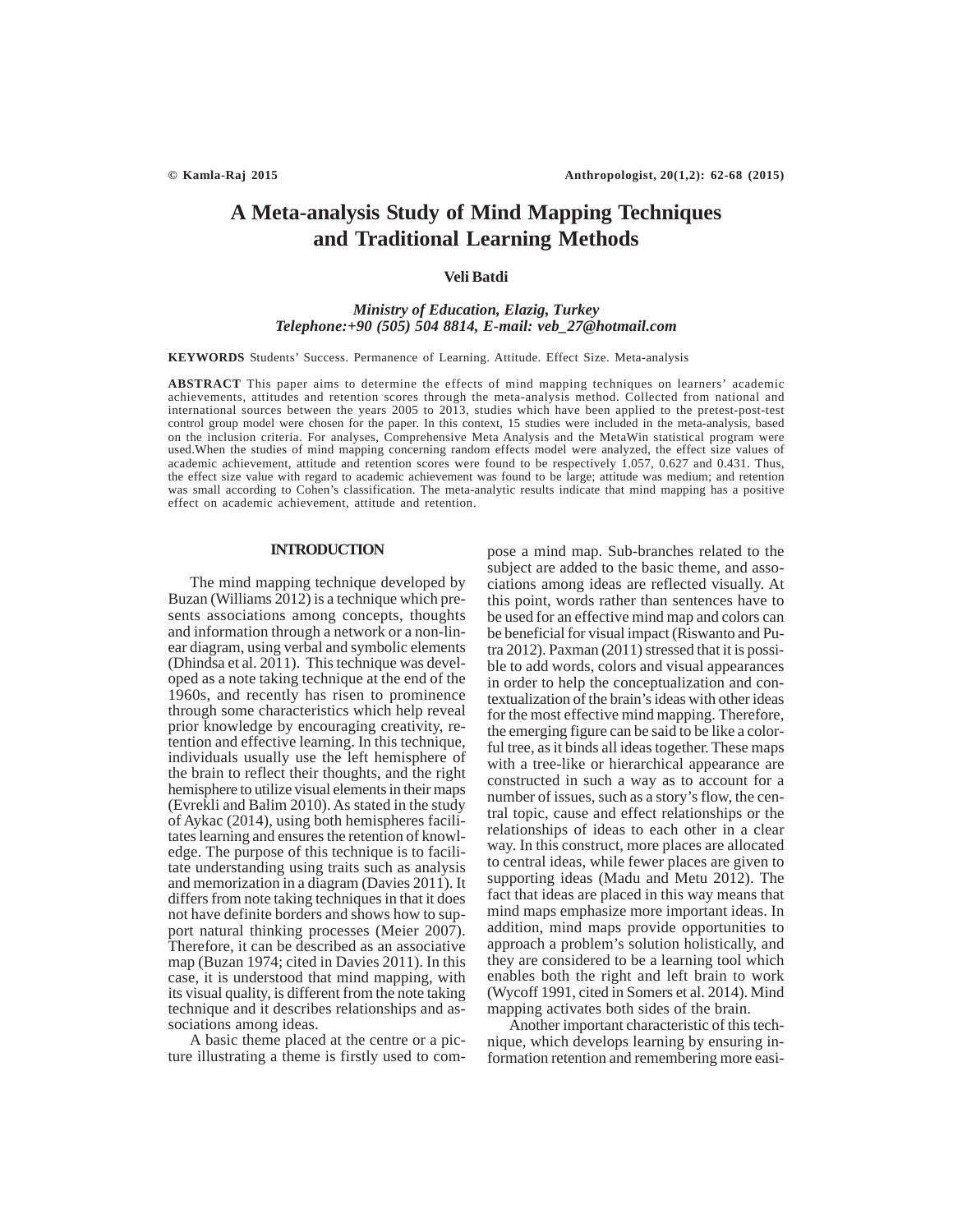ly, is its ability to increase creativity. The fact that individuals make an effort to find ideas about a subject will enable them to generate new ideas, and this can develop their creative performance. On the other hand, it should be noted that these maps have an effect on retention because of their visual quality. Therefore, it has to be stated that well-prepared mind maps operate on Gardner's visual and verbal intelligences together (Mona and Khalick 2008). The visual dimensions, key concepts and ideas contained in the maps provide the opportunity for visual and verbal intelligenceto be used together. Apart from this, mind mapping and brainstorming techniques are closely related when it comes to individual or group activities. Brainstorming means thinking through the concepts that have meaning relations, in other words using mind maps (Serig 2011). Moreover, mind maps can be likened to brainstorming in the sense that individuals are free and flexible in terms of putting forward their ideas in the process of creating a mind map. The main difference is that ideas are stated verbally in brainstorming, whereas ideas are expressed verbally and visually in mind maps (Kan 2012). In such a situation, mind maps can be described as visual and flexible learning tool. Akdal and Sahin (2014) specified that in a better learning environment, different methods, techniques and strategies should be applied. Parallel to their idea Gaff (1992) and Morey and Kitano (1997, cited in Aydin and Tonbuloglu 2014) added that the goal of education is to prepare students for a world of ever-increasing diversity. Thus it bears in mind that mind mapping is a distinct technique that has the power to diversify the educational atmosphere.

Mind maps are also described as maps that help us to use all parts of our brain, reduce the time needed for studying or memorization, and complement and process ideas through flows and associations in diagrams. When the results of the literature review in this context are reviewed, it can be seen that mind mapping techniques have advantages in terms of creative thinking, problem solving, focusing on a subject, and being able to see a subject holistically (Evrekli and Balim 2010). It is apparent that mind mapping has overwhelmingly positive aspects in terms of students' success and attitudes and retention of subject matter; furthermore, it facilitates remembering (Al-Jarf 2009; Kan 2012). When the positive aspects of mind mapping techniques based on the results of research are considered,

other studies must be examined in greater detail. In this paper the researcher aims to investigate the impact of mind mapping techniques on learners' academic achievements, attitudes and retention.

### **Aims**

Although there are some studies based on the effects of mind mapping on students' academic achievements, only a limited number on retention and attitude were found in the literature review. The area of synthesis of the research regarding the effect of mind mapping techniques on academic achievement, retention and attitude scores of students is an area that could benefit from increased research, and thus the purpose of the paper is to synthesize recent research on the impact of mind maps. This meta-analytic paper investigates the results of the research by addressing the following questions:

- 1. What is the effectiveness of mindmapping techniques on students' academic achievement in terms of effect sizes (ES) calculated from the recent research?
- 2. Are there any significant relationships between the effectiveness of mindmapping and retention scores of students?
- 3. Are there any significant relationships between the effectiveness of mindmapping and attitude scores of students?

## **METHODOLOGY**

## **Literature Research**

This paper aims to examine the effect of mind mapping techniques on students' academic achievements, attitudes and retention. Toward this purpose, a meta-analysis method in which a sample consisting of individual research was reviewed systematically. The research results were coded by being analyzed quantitatively and the combined analyzed data is used (Lipsey and Wilson 1993). In this method the theoretical structure of research results and relations among them are examined. These results are reported by analyzing the effect size and its effect on the variables (DeCoster 2004). The search was conducted using a number of national and international databases [Google Scholar, the Higher Education Council National Thesis and Dissertation Center, ScienceDirect, Ebscohost-Eric and Ebscohost-Professional Development Collection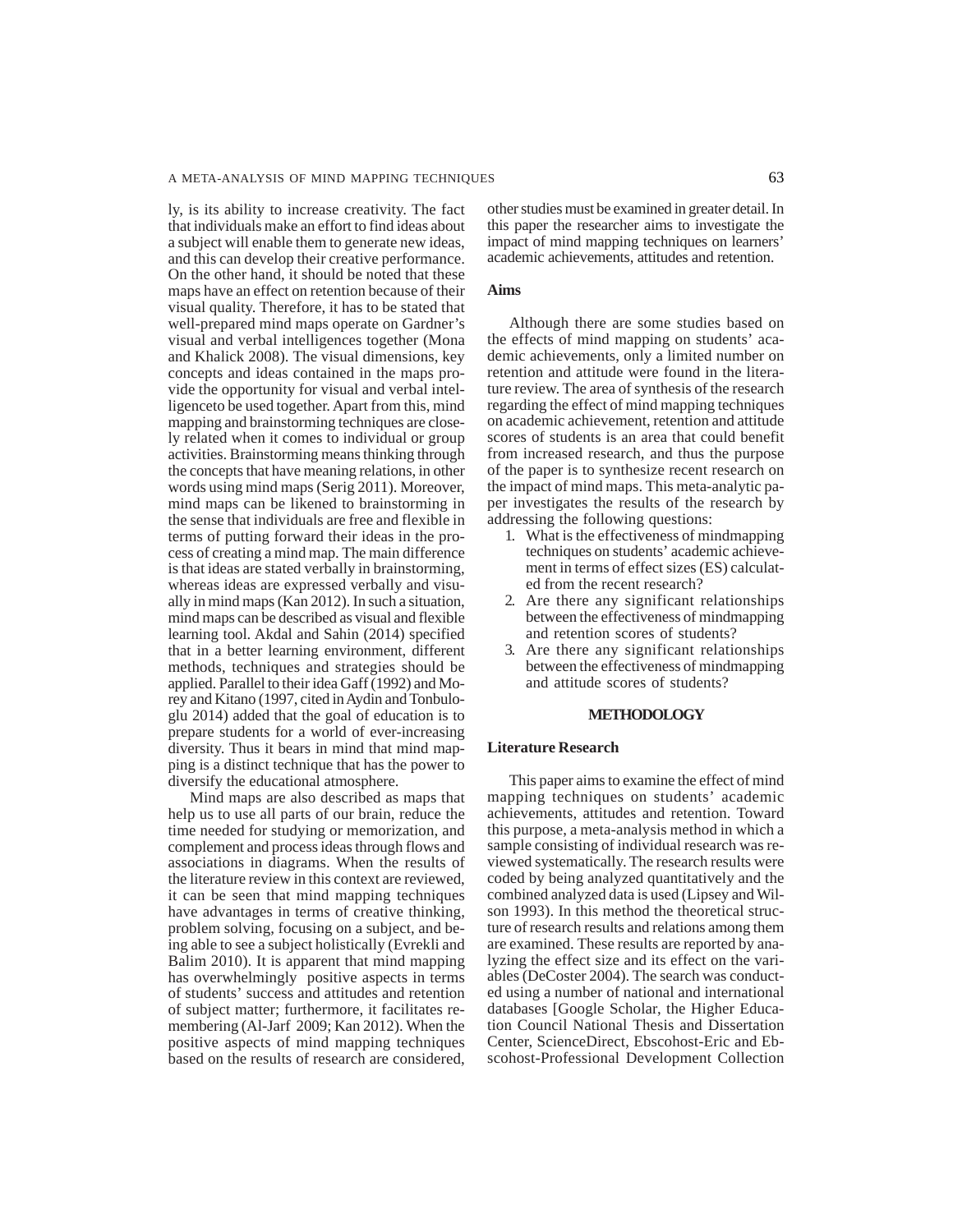(National Academic Network and Information Center)] as part of the process of reviewing the literature concerning mind mapping techniques. The literature was reviewed as "mind map" or "mind mapping" both in English and Turkish.

## **Inclusion Criteria**

In this paper, 91 studies were considered (25 theses and 66 articles) as part of the literature<br>review, and 10 studies  $[N = 10(Ki-1)]$ review, and 10 studies  $[N]$ dik 2005; Yasar 2006; Camli 2009; Aydin 2011; Kartal 2011; Yetkiner 2011; Kan 2012; Yilmaz 2012;  $\text{Sahin } 2013$ ),  $\text{N}_{\text{atplitude}} = 5 \text{ (Camli } 2009; \text{Aydin } 2011;$ Kartal 2011; Yetkiner 2011; Kan 2012), N<sub>retention</sub>=5 (Camli 2009; Aydin 2011; Kartal 2011; Yetkiner 2011; Kan 2012; Yilmaz 2012)] were chosen for the meta-analysis paper based on the inclusion criteria. In the selection of these studies, the criteria included sufficient quantitative data, such as sampling size, mean, and standard deviation. The studies were conducted between 2005 and 2013. Each study had control and experimental groups where a mind mapping technique was utilized.

### **Meta-analysis Procedures and Inter-rater Reliability**

The Comprehensive Meta-Analysis (CMA) statistical program and the MetaWin program were used to analyze the data statistically. The study effect meta-analysis method was applied to analyze the data. The effect size of this paper was calculated using "Hedges'd" which is attained by dividing the differences among processes into the combined standard deviation of the groups (Cooper 1989). In addition, theK-1 degree of freedom chi-square  $(\chi^2)$  heterogeneity test was used in this meta-analytic research (Higgins et al. 2003). This was suggested by Cochran and defined to be the most common test approach to determine heterogeneity. Fixed effects models (FEM) and random effects models (REM) were used to determine the effect sizes (Borenstein et al. 2009).

64 VELI BATDI

Lastly, in order to combine all the statistical data included in the analysis, the researcher firstly required a unit of measure; in other words, all these data had to be converted into a common effect size. The effect coefficients in this research were calculated according to the level of classification [0.20: small; 0.50: medium; 0.80 large effect size] stated by Cohen (1992). In addition, the coding reliability of the reviewed studies was calculated in order to increase the reliability of the research outcomes. All the reviewed research was examined by another reader who was academically acceptable. The reliability of the studies was carried out according to the formula formed as *[agreement / (agreement + disagreement) x 100]* by Miles and Huberman (1994) and a value of 100 percent was found.

#### **FINDINGS**

In the meta-analysis paper, based on the results of the literature review, one article, sevenmaster's and two PhD theses provided mean and standard deviation values concerning the usage of mind mapping. A total often studies were considered in regard to the effect of mind mapping on academic achievement. When the studies are considered as a whole, it can be seen that the experimental group consisted of 244 students and the control group consisted of 246.

The effect of mind mapping on academic achievement in a learning environment was calculated according to FEM as seen in Table 1. Based on this calculation, the standard error was 0.096 and the upper limit for 95 percent of the confidence interval was 1.064, while the lower limit was 0.688 and the effect size was 0.876. It can be stated that the effect size of the model is positive and significant. As a result of the homogenous test, the Q statistical value occurred as 48.706. In a 95 percent significance level from the chi-square table, the approximate critical value of 16.919 and 9 degrees of freedom are accepted. It can be said that the distribution of the effect size is heterogeneous, as the Q statistical value (48.706) is greater than the critical value

**Table 1: The distribution of homogeneous values, average effect sizes and confidence intervals concerning the academic achievement points of the studies**

| Model type n |    |       |         |        | ΕS    | 95% confidence interval |             |  |
|--------------|----|-------|---------|--------|-------|-------------------------|-------------|--|
|              |    |       |         |        |       | Lower limit             | Upper limit |  |
| <b>FEM</b>   | 10 | 9.140 | 0.000   | 48.706 | 0.876 | 0.688                   | 1.064       |  |
| REM          | 10 | 4.620 | 0.05374 | 16.847 | 1.057 | 0.609                   | 1.506       |  |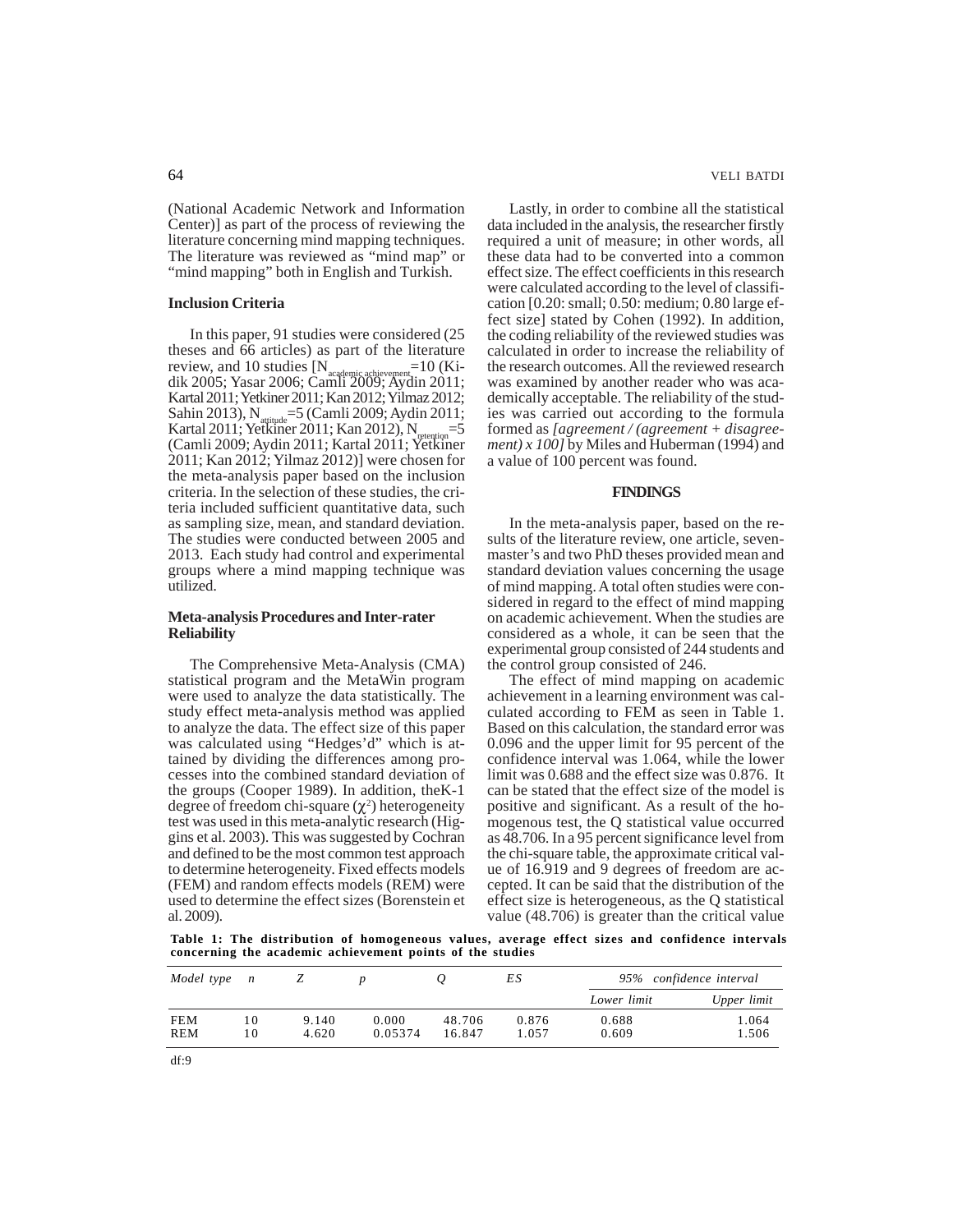(16.919). When the statistical significance was calculated according to the z-test, it was found to be p=0.000. In other words, the distribution of the effect size according to FEM was found to be heterogeneous.

As the homogeneity test of the studies in the meta-analysis was higher than expected, the model was converted into REM calculated as the variation of the random size component. Based on the calculation of the data in ten studies in the metaanalysis in regard to REM, the standard error was 0.229 and the upper limit for 95 percent of the confidence interval was 1.506, while the lower limit was 0.609 and the effect size was 1.057. The effect size value indicates a large effect size according to Cohen's (1992) classification. This indicates that the usage of mind mapping has a positive effect on students' academic achievement.

# **Analysis of the Results of the Studies Concerning Attitude**

The distribution of homogeneous values, average effect sizes and confidence intervals for the studies concerning attitude (three master's and two PhD theses) based on the effect models included in the meta-analysis, are given in Table 2. Based on the analysis of the studies concerning attitude with regard to FEM, the standard error was 0.127 and the upper limit for 95 percent of the confidence interval was 0.845, while the lower limit was 0.349 and the effect size was 0.597. This result can be interpreted in such a way as to suggest that the attitude points favor mind mapping over traditional teaching methods. As a result of the z-test calculation for the purpose of statistical significance, the z value was found to be 4.713. According to the p=0.000 result obtained, the outcome can be said to be statistically significant. Additionally, as a result of the homogenous test, the Q statistical value occurred as 20.851. In terms of the 95 percent significance level from the  $\chi^2$  table, the 4 degrees of freedom

value was found to be 9.488. It was observed that the distribution of  $\chi^2$  with regard to 4 degrees of freedom with a Q statistical value 20.851 exceeded the critical value ( $\chi^2_{(0.95)}$ =9.488). In light of these values, it was determined that the distribution of the effect size according to FEM was heterogeneous. For that reason, the analysis was comparable to REM.

Based on the analysis results according to REM, the standard error was 0.292 and the upper limit for 95 percent of the confidence interval was 1.198, while the lower limit was 0.055 and the mean effect size was 0.627. The attitude points were calculated to be more in favor of mind mapping than traditional teaching methods. The effect size value is seen to be of a medium effect size according to Cohen's (1992) classification. As a result of the z-test calculation for the purpose of statistical significance, the analysis can be said not to be statistically significant  $(Z=2.150; p=0.45716)$ .

## **Analysis Results of the Studies Concerning Retention**

The distribution of homogeneous values, average effect sizes and confidence intervals for the studies concerning retention (three master's and two PhD theses) based on the effect models included in the meta-analysis are given in Table 2. Based on the results of the studies concerning the retention points in regard to FEM, the standard error was 0.134 and the upper limit for 95 percent of the confidence interval was 0.752, while the lower limit was 0.226 and the average effect size was 0.489. The retention points were calculated to be more in favor of mind mapping than traditional teaching methods. As a result of the z-test calculation for the purpose of statistical significance, the z value was found to be 3.647. According to the p=0.000 result obtained, the analysis can be said to be statistically significant. In addition, as a result of the homogenous

**Table 2: The distribution of homogeneous values, average effect sizes and confidence intervals concerning attitude and retention points of the studies**

|           | Model      | n |       |         |        | ES    | 95% confidence interval |             |
|-----------|------------|---|-------|---------|--------|-------|-------------------------|-------------|
|           | type       |   |       |         |        |       | Lower limit             | Upper limit |
| Attitude  | FEM        |   | 4.713 | 0.000   | 20.851 | 0.597 | 0.349                   | 0.845       |
|           | <b>REM</b> |   | 2.150 | 0.45716 | 3.6383 | 0.627 | 0.055                   | 1.198       |
| Retention | FEM        |   | 3.647 | 0.000   | 36.757 | 0.489 | 0.226                   | 0.752       |
|           | REM        |   | 1.048 | 0.22383 | 5.6864 | 0.431 | $-0.375$                | 1.237       |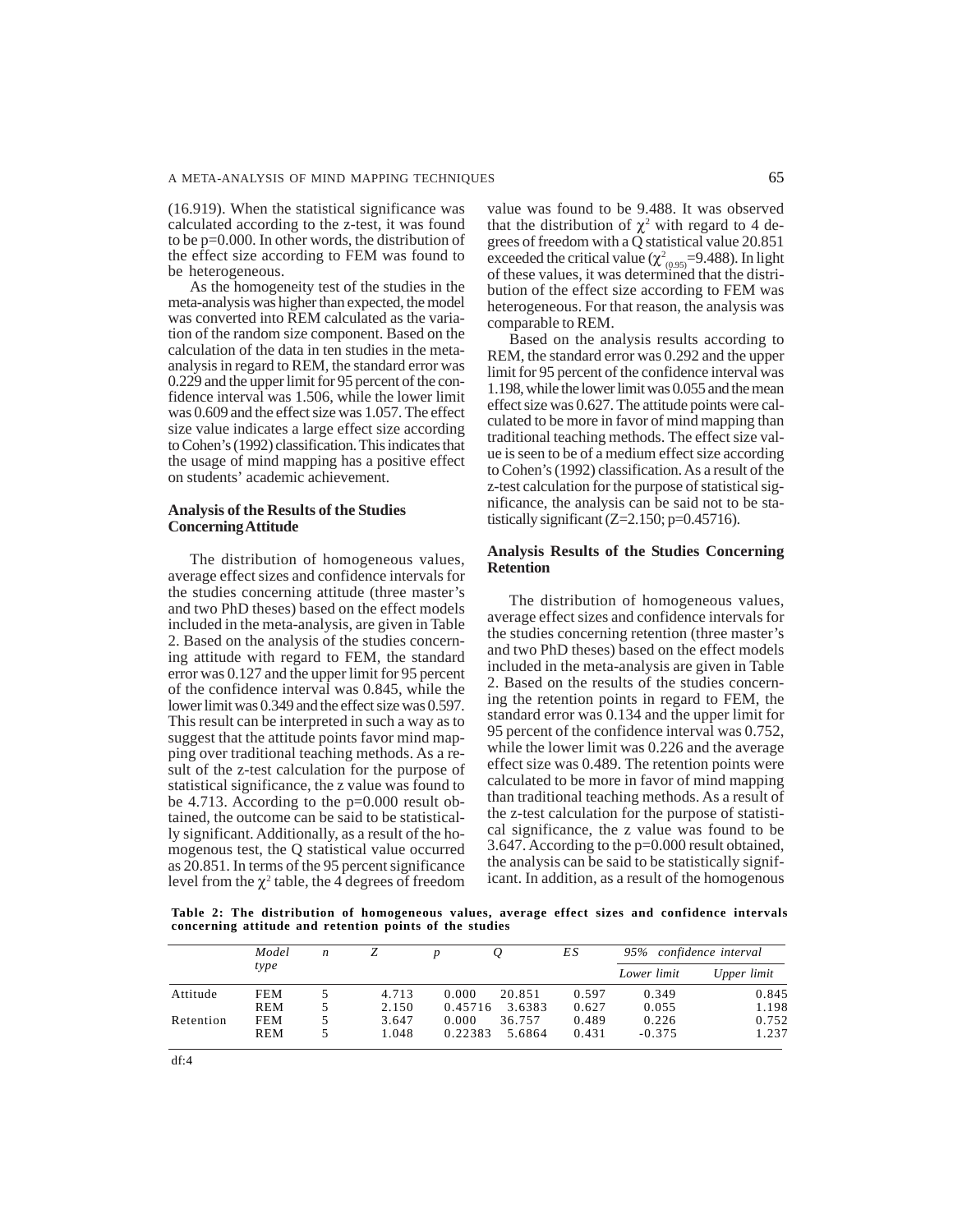test, the Q statistical value was calculated as 36.757. In terms of the 95 percent significance level from the  $\chi^2$  table, the 4 degrees of freedom value was found to be 9.488. It was observed that the distribution of chi-square in terms of 4 degrees of freedom with a Q statistical value of 36.757 exceeded the critical value  $(\chi^2_{(0.95)}=9.488)$ . Based on this result, the distribution of the effect size according to FEM can be said to be heterogeneous. For that reason, the analysis was carried out using REM rather than FEM in that it was thought to remove the illusions stemming from the sampling's heterogeneous characteristics.

Based on the results of the analysis in regard to REM, the standard error was 0.411 and the upper limit for 95 percent of the confidence interval was 1.237, while the lower limit was -0.375 and the average effect size was 0.431. The retention points were calculated to be more in favor of mind mapping than traditional teaching methods. The effect size value was regarded to be in the small category according to Cohen's (1992) classification. As a result of the z-test calculation for the purpose of statistical significance, the z value was found to be 1.048. According to the p=0.22383 result obtained, the analysis can be said not to be statistically significant.

## **DISCUSSION**

When the analysis of the studies concerning students' academic achievement based on the criteria in the meta-analysis paper was conducted, the effect size (0.876) was seen to favor mind mapping techniques, in parallel with the analysis carried out according to FEM. In parallel with the meta-analysis results for the ten studies and the analysis carried out according to REM, the standard error was 0.229 and the upper limit for 95 percent of the confidence interval was 1.506, while the lower limit was 0.609 and the effect size was 1.057. This value can be described as a large effect size, and positive and significant according to Cohen's (1992) classification. The effect size concerning the related techniques in terms of academic achievement can be said to be high based on this result. This result shows consistency with the studies that do not meet the determined criteria, but with different studies in this regard, which have been carried out both domestically and abroad (Dhindsa et al. 2011; Noonan 2013; Somers et al. 2014). For this reason, the obtained result for the meta-analysis

studies concerning students' academic achievement can be said to be quite consistent with the related literature.

The meta-analysis for the studies involved an experimental group where mind mapping techniques were used and a control group in which traditional teaching methods were used (three master's and two PhD theses). These groups were used to compare students' retention. As a result of the calculations, the data concerning five studies carried out according to FEM can be said to be positive in terms of the effect size (0.489). According to REM, the mean effect size was calculated as 0.431, and this value was regarded as a small effect size according to Cohen's (1992) classification. Based on this result, the use of the related techniques can be said to have a positive effect on retention. It was seen that the results of the studies (Evrekli and Balim 2010; Yetkiner 2011) which were carried out on anational level concerning the degree of retention showed consistency with the results of the related section of this paper.

When the meta-analysis of the five studies concerning the effect of mind mapping techniques on students' attitudes was carried out according to REM, the average effect size was calculated to be 0.627. This value can be said to be a medium effect size according to Cohen's (1992) classification. These results show that mind mapping techniques are more effective than traditional methods in terms of students' attitude. In this respect Simonova (2014) asserted that in many countries, such as France, Finland, and theUK, mind maps have been included in educational curricula as it is considered an efficient educational tool and it supports learning retention. Moreover, from a study conducted by Kilinc et al. (2015) it can be inferred that teachers' primary mission is to develop effective classroom practices to enhance learning, which is thought to be created with the use of mind maps in the learning process as interpreted from the research results. On the other hand and opposed to these results, one group pretest-post-test model was used in a related study by Camli (2009), and an attempt was made to identify the effect of the applications supported with mind mapping on students' achievements and attitudes. As a result of the research, a significant difference was found in students' academic achievements, whereas a significant difference was not identified in students' attitudes towards the lesson.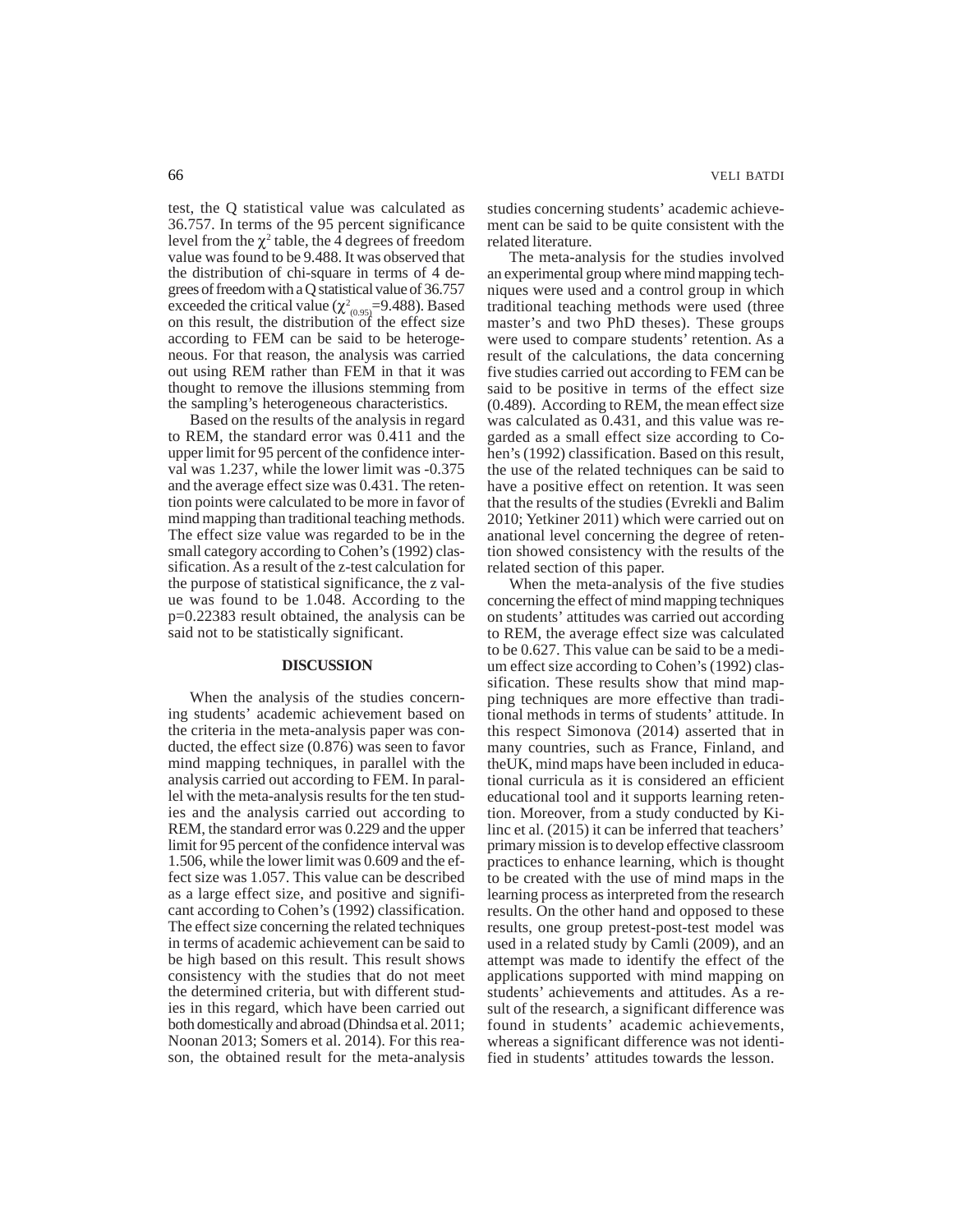#### **CONCLUSION**

In this meta-analytic paper, an attempt was made to identify the effect of mindmapping techniques on students' academic achievements, attitudes and retention scores following a metaanalytic review of the studies chosen that metthe inclusion criteria. When the analyses were conducted in terms of FEM and REM, the effect size of mindmapping on academic achievement was seen to be high. In addition, as a result of the calculation of the effect sizes related to mind mapping techniques on retention scores, it was clear that the retention scores of the experimental groups were higher than those of the control groups with regard to which traditional methods were applied. This result means that the effect size of mind mapping was small but it did have a positive effect. Moreover, the analytic results with regard to students' attitude scores indicated that there was an average effect size of the related technique concerning the students' attitude scores. In other words, while mind mapping techniques did not have a great effect, they had a normal effect on attitude towards lessons. The similar results of the studies considered in the literature review and related to academic achievements, attitudes and retention scores, may be interpreted to suggest that these results support the current research results.

## **RECOMMENDATIONS**

Based on the findings of the meta-analysis studies, it was found that mind mapping techniques were generally effective in terms of students' academic achievements, retention and attitude. Although the studies carried out in the context of mind mapping techniques are enough for a meta-analytic paper, it is suggested that more studies should be carried out in terms of the related issues, taking into account that there are not sufficient studies to be evaluated, especially with regard to retention and attitude in a national and international context. Moreover, it can be said that the present paper should be examined and compared with different studies, tests and applications, taking into account the fact that only one accessed study undertook an analysis concerning achievement. In addition, statistical data in the form of arithmetic mean, standard deviation, sample size and the application duration of the studies is known to be required to calculate the effect sizes in terms of meta-analysis. However the lack of these data or ambiguous way of data inclusion in some studies can make it difficult to conduct a meta-analysis or can prevent such a study from being carried out completely. Thus, the statistical data should be given in a detailed and clear manner in the relevant section of each study.

#### **REFERENCES**

- Akdal D, Sahin A 2014. The effects of intertextual reading approach on the development of creative writing skills. *Eurasian Journal of Educational Research,* 54: 171-186.
- Al-Jarf R 2009. Enhancing Freshman Students' Writing Skills with a Mind-mapping Software. *Paper presented at the 5th International Conference eLearning and Software for Education* in Bucharest, April 9 to 10, 2009.
- Aydin G 2011. *The Effect of Constructivist Approach on Removing Students' Misconceptions and Forming Mental Models Related to the Subjects of "Cell Division and Heredity".*PhD Thesis, Unpublished. Izmir: University of Dokuz Eylul.
- Aydin H, Tonbuloglu B 2014. Graduate students perceptions' on multicultural education: A qualitative case study. *Eurasian Journal of Educational Research*, 57: 29-50.
- Aykac V 2014. An application regarding the availability of mind maps in visual art education based on active learning method. *Procedia - Social and Behavioral Sciences,* 174: 1859-1866. doi: 10.1016/ j.sbspro.2015.01.848.
- Borenstein M, Hedges LV, Higgins JPT, Rothstein HR 2009. *Introduction to Meta-Analysis.* West Sussex/ England: John Wiley & Sons, Ltd.
- ButunerO2006. *Teaching of Angles and Triangles by Using Mid Maps and Vee Diagrams to Primary School 7th Class.* MA Thesis, Unpublished. Balikesir: University of Balikesir.
- Camli H 2009. *Effect of Computer Based Mind Mapping Technique on Fifth Grade Students' Academic Achievements in Science and Technology Lessons and Attitudes Towards Sciences and Computers.* MA Thesis, Unpublished. Izmir: University of Ege.
- Cohen J 1992. Statistical power analysis. *Current Directions in Psychological Science,* 1(3): 98-101.
- Cooper HM 1989. *Integrating Research: A Guide for Literature Reviews*. Newbury Park, CA: Sage.
- Davies M 2011. Concept mapping, mind mapping and argument mapping: what are the differences and do they matter? *Higher Education,* 62: 279–301. doi: 10.1007/s10734-010-9387-6.
- DeCoster J 2004. Meta-analysis Notes. From <http:// www.stat-help.com/notes.html> (Retrieved on 20 April 2013).
- Dhindsa HS, Kasim M, Anderson OR 2011. Constructivist-visual mind map teaching approach and the quality of students' cognitive structures. *J Sci Educ Technol,* 20: 186–200. doi: 10.1007/s10956-010- 9245-4.